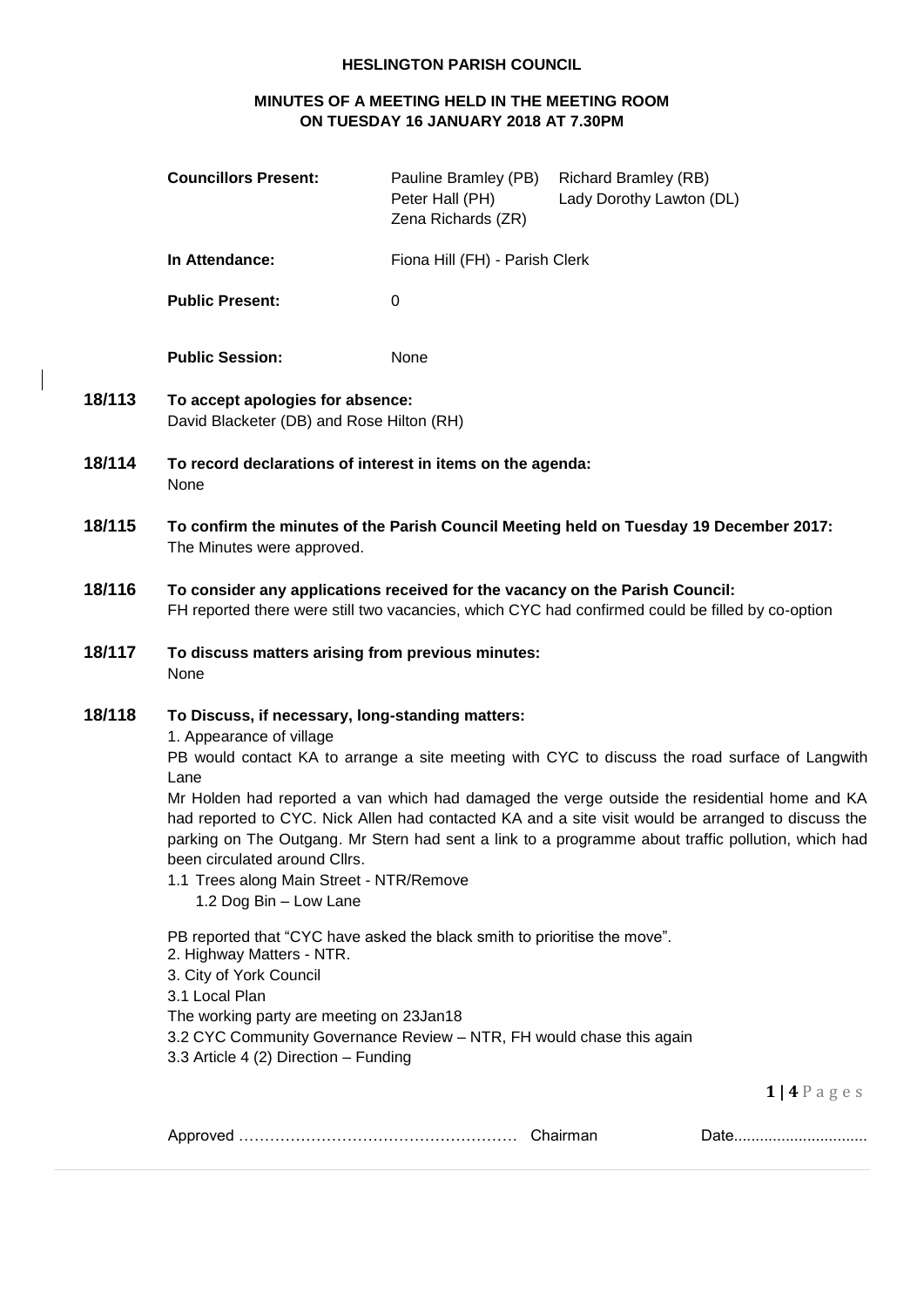PB was attending the Ward Meeting on 23Jan18 when funding would be decided.

4. University of York

DL had attended a litter pick last Sunday organised by the University. PB would speak to the University about the collapsed road at Lakeside Way and the barriers which remain open.

4.1 Antisocial Behaviour –

DL reported a neighbour had been disturbed on a recent evening

5. Neighbourhood Planning

DB had circulated a draft and another grant was in the process of being applied for.

When the draft document has been edited, it was agreed that it should be discussed with a full PC present.

6. Communication-

- Website – PB reported that the new website was up to date.

- Newsletter PH was thanked for another excellent edition and the next one would be Mar/Apr18
- **18/119 To receive any matters raised by members of public:**  None

# **18/120 To report and make relevant recommendations on new planning applications:**

Letter A:We support the application Letter B: We have no objections Letter C: We do not object but wish to make comments or seek safeguards as set out overleaf Letter D: We object on the planning grounds set out overleaf 1. 17/02940/ADV Unit 6, Kimberlow Hill Retail Park, Kimberlow Rise Letter C: No Objections, Unanimous The lighting should be switched off outside of opening hours. 2. 18/00014/FUL Biology Dept, University of York Letter B: No Objections, Unanimous

**18/121 To report planning decisions by City of York Council:** None

# **18/122 To receive reports from representatives of following outside bodies:**

- 1. Ward Councillors NTR
- 2. North Yorkshire Police The December 2017 reported had been circulated around Cllrs. FH would email, thanking for monthly reports and invite to a PC meeting. Also enquiring why the break in at Memorial Cottages wasn't listed (Nov17 minutes)
- 3. Heslington East Community Forum NTR
- 4. Good Neighbours Forum The next meeting would possibly be in February 2018
- 5. Ouse and Derwent Drainage Board NTR
- 6. Sports Field There had been a post on Facebook about the defibrillator had been damaged/stolen. PB would make enquiries.
- 7. York Environment Forum- NTR
- 8. Alms Houses NTR

9. The Meeting Room – DL reported the kitchen would be installed later this week. An event planned 9 Mar18.Details of possible future fund raising events were shared.

10. Fulford & Heslington Ward – meeting on 23Jan18

# **18/123 To receive any new correspondence received by the council:**

None

**2 | 4** P a g e s

|--|--|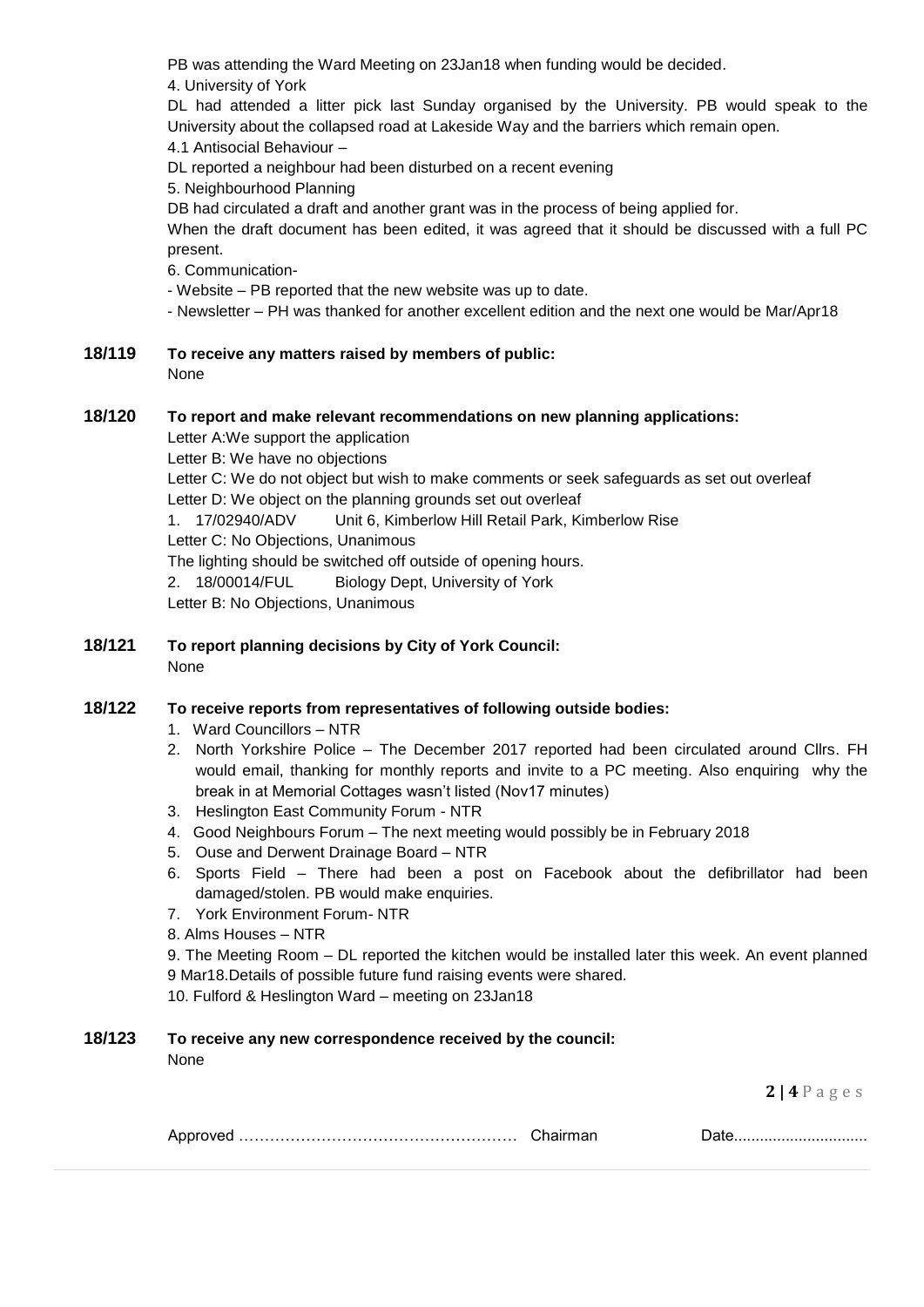#### **18/124 To receive matters raised by members:**

None

## **18/125 To discuss matters raised by Parish Clerk/Responsible Financial Officer:**

1. Bookkeeping records for year ending 31 Mar 18 to date

FH circulated the bank reconciliation as at 08 December 2017 with a balance of £21389.54 and an income & expenditure report

2. Budget/Precept/Reserves 2018-2019

The Parish Council unanimously approved a precept of £15395, proposed PB, seconded PH

The Parish Council unanimously approved an expenditure budget of £16433, proposed DL, seconded ZR

The Parish Council discussed Earmarked Reserves:

Motion 1 - Article 4 £4000, NP/Local Plan £8000, Meet Room £4000 = £16000, proposed DL, seconded RB

Motion 2 - Article 4 £4000, NP/Local Plan £4000, Meet Room £4000 = £12000, proposed PB, seconded ZR

Motion 2, which was carried by 3 votes to 2

3.Financial management - Internal Controls, Property/Asset Checks, Internal/External Audits These were conducted and an error on a previous bank stub was noted and corrected.

- 4. Matters raised with/by Yorkshire Local Councils Association (YLCA)
- 4.1 General Data Protection Regulation (GDPR)

FH would research this and report further at the next meeting

FH had circulated the latest version of the White Rose Update.

6. To approve the following invoices for payment

| 6.1 | Parish Clerk              | Salary                    | £270.36  | 001735 |
|-----|---------------------------|---------------------------|----------|--------|
| 6.2 | Lengthsman                | Salary                    | £325.05  | 001736 |
| 6.3 | Parish Clerk              | <b>Printer Share Cost</b> | £27.77   | 001737 |
| 6.4 | Jack Barber Ltd           | New Website               | £1125.00 | 001738 |
| 6.5 | <b>York Print Company</b> | <b>Newsletter</b>         | £97.00   | 001739 |
| 6.6 | Urban Vision              | ΝP                        | £2513.50 | 001740 |
|     |                           |                           |          |        |

#### **18/126 To confirm the dates of the future meeting(s) on Tuesdays at 7.30 p.m. in the Meeting Room as:**

| 20 February 2018 | 20 March 2018    |                   |
|------------------|------------------|-------------------|
| 17 April 2018    | 15 May 2018      | 19 June 2018      |
| 17 July 2018     | 21 August 2018   | 18 September 2018 |
| 16 October 2018  | 20 November 2018 | 18 December 2018  |

**3 | 4** P a g e s

| Chairman |  |
|----------|--|
|          |  |

Approved ……………………………………………… Chairman Date...............................